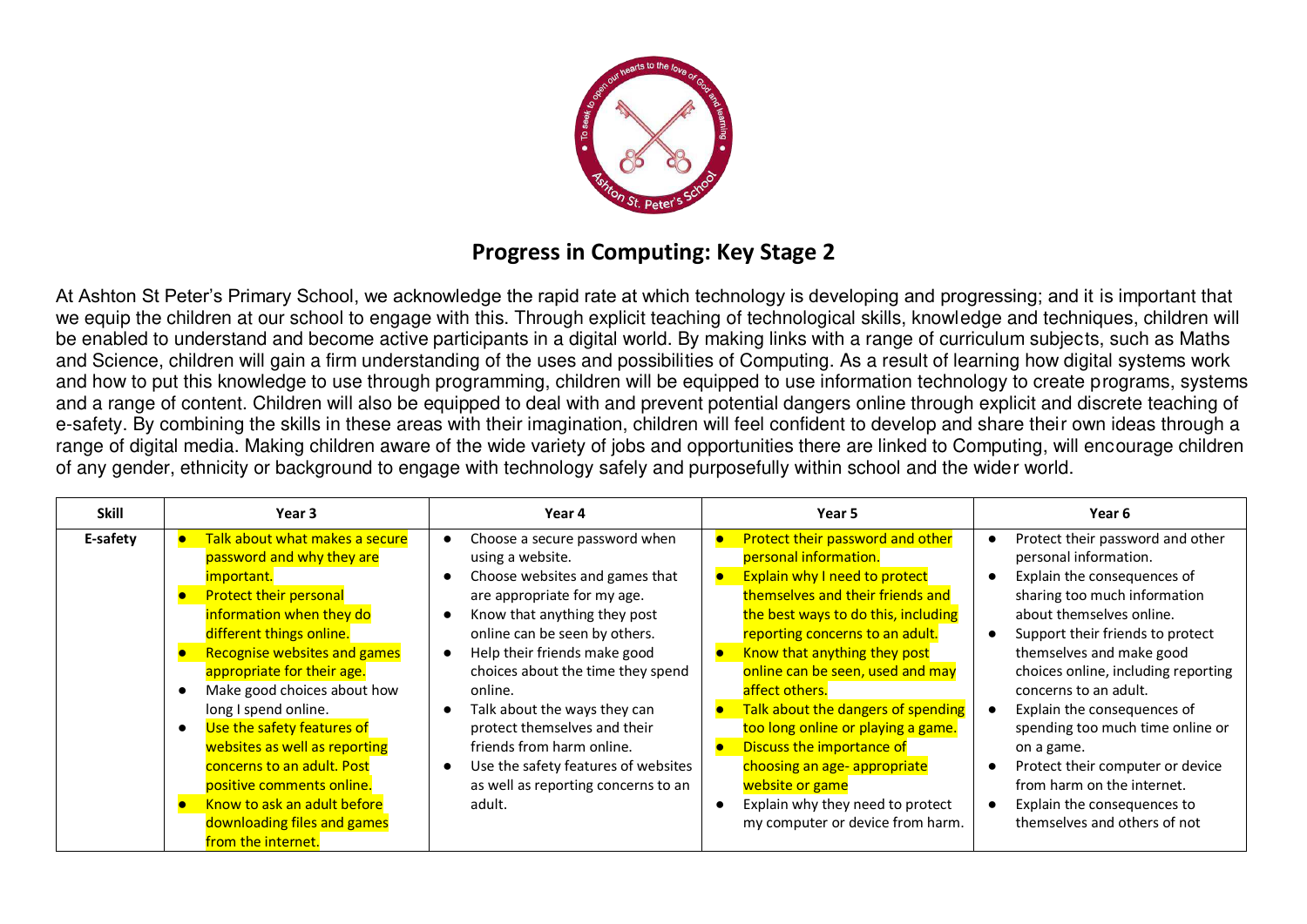|                                      |                                                                                                                                                                                                                                                                                                                                                                                                  | Talk about why they need to ask a<br>trusted adult before downloading<br>files and games from the internet.<br>Comment positively and<br>$\bullet$<br>respectfully online.                                                                                                                                                                                                                                                                                                      | Know which resources on the<br>$\bullet$<br>internet they can download and<br>use.<br>$\bullet$<br><b>Explain the importance of</b><br>communicating kindly and<br>respectfully.                                                                                                                                                                                                                                                                                            | communicating kindly and<br>respectfully.                                                                                                                                                                                                                                                                                                                                                                                         |
|--------------------------------------|--------------------------------------------------------------------------------------------------------------------------------------------------------------------------------------------------------------------------------------------------------------------------------------------------------------------------------------------------------------------------------------------------|---------------------------------------------------------------------------------------------------------------------------------------------------------------------------------------------------------------------------------------------------------------------------------------------------------------------------------------------------------------------------------------------------------------------------------------------------------------------------------|-----------------------------------------------------------------------------------------------------------------------------------------------------------------------------------------------------------------------------------------------------------------------------------------------------------------------------------------------------------------------------------------------------------------------------------------------------------------------------|-----------------------------------------------------------------------------------------------------------------------------------------------------------------------------------------------------------------------------------------------------------------------------------------------------------------------------------------------------------------------------------------------------------------------------------|
| Computing<br>systems and<br>networks | Explain how digital devices<br>$\bullet$<br>function.<br>Identify input and output devices.<br>$\bullet$<br>Recognise how digital devices can<br>change the way we work.<br>Explain how a computer network<br>$\bullet$<br>can be used to share information.<br>Explore how digital devices can<br>$\bullet$<br>be connected.<br>Recognise the physical<br>$\bullet$<br>components of a network. | Describe how networks physically<br>$\bullet$<br>connect to other networks<br>Recognise how networked devices<br>$\bullet$<br>make up the internet.<br>Outline how websites can be<br>$\bullet$<br>shared via the World Wide Web.<br>$\bullet$<br>Describe how content can be<br>added and accessed on the World<br>Wide Web.<br>Recognise how the content of the<br>$\bullet$<br>WWW is created by people.<br>Evaluate the consequences of<br>$\bullet$<br>unreliable content. | Explain that computers can be<br>$\bullet$<br>connected together to form<br>systems.<br>Recognise the role of computer<br>$\bullet$<br>systems in our lives.<br>Recognise how information is<br>$\bullet$<br>transferred over the internet.<br>Explain how sharing information<br>$\bullet$<br>online lets people in different<br>places work together.<br>Contribute to a shared project<br>online.<br>Evaluate different ways of working<br>$\bullet$<br>together online. | Identify how to use a search<br>$\bullet$<br>engine.<br>Describe how search engines<br>$\bullet$<br>select results.<br>Explain how search results are<br>$\bullet$<br>ranked.<br>Recognise why the order of results<br>$\bullet$<br>is important, and to whom.<br>Recognise how we communicate<br>$\bullet$<br>using technology.<br>Evaluate different methods of<br>$\bullet$<br>online communication.                           |
| <b>Creating</b><br><b>Media</b>      | Recognise how media can convey<br>information<br>Recognise that the layout of a<br>$\bullet$<br>media can be edited.<br>Choose appropriate page<br>$\bullet$<br>settings.<br>Add content to a desktop<br>$\bullet$<br>publishing publication.<br>Consider how different layouts<br>$\bullet$<br>can suit different purposes.<br>Consider the benefits of desktop<br>$\bullet$<br>publishing.     | Explain that digital media can be<br>$\bullet$<br>changed.<br>Change the composition of a<br>$\bullet$<br>media.<br>Describe how media can be<br>$\bullet$<br>changed for different uses.<br>Make good choices when selecting<br>$\bullet$<br>different tools.<br>Recognise that not all images are<br>$\bullet$<br>real.<br>Evaluate how changes can improve<br>$\bullet$<br>a media.                                                                                          | Identify that media tools can be<br>$\bullet$<br>used to produce different<br>outcomes.<br>Create a vector drawing by<br>combining shapes.<br>Use tools to achieve a desired<br>$\bullet$<br>effect.<br>Recognise that vector drawings<br>$\bullet$<br>consist of layers.<br>Group objects to make them easier<br>$\bullet$<br>to work with.<br>Evaluate their vector drawing.                                                                                              | Review an existing use of media<br>$\bullet$<br>and consider its structure.<br>Plan the features of a particular<br>$\bullet$<br>media.<br>Consider the ownership and use of<br>$\bullet$<br>images (copyright).<br>Recognise the need to preview<br>$\bullet$<br>pages.<br>Outline the need for a navigation<br>$\bullet$<br>path.<br>Recognise the implications of<br>$\bullet$<br>linking to content owned by other<br>people. |
| Data<br>information                  | Create questions with yes/no<br>answers.<br>Identify the object attributes<br>$\bullet$<br>needed to collect relevant data.<br>Create a branching database.<br>$\bullet$<br>Explain why it is helpful for a<br>$\bullet$<br>database to be well structured.<br>Identify objects using a branching<br>database.                                                                                   | Explain that data gathered over<br>$\bullet$<br>time can be used to answer<br>questions.<br>Use a digital device to collect data<br>$\bullet$<br>automatically.<br>Explain that a data logger collects<br>$\bullet$<br>'data points' from sensors over<br>time.                                                                                                                                                                                                                 | Use a form to record information.<br>$\bullet$<br>Compare paper and computer-<br>$\bullet$<br>based databases.<br>Outline how grouping and then<br>$\bullet$<br>sorting data allows us to answer<br>questions.<br>Explain that tools can be used to<br>select specific data.                                                                                                                                                                                                | Identify questions which can be<br>$\bullet$<br>answered using data.<br>Explain that objects can be<br>$\bullet$<br>described using data.<br>Explain that formulas can be used<br>$\bullet$<br>to produce calculated data.<br>Apply formulas to data, including<br>$\bullet$<br>duplicating.                                                                                                                                      |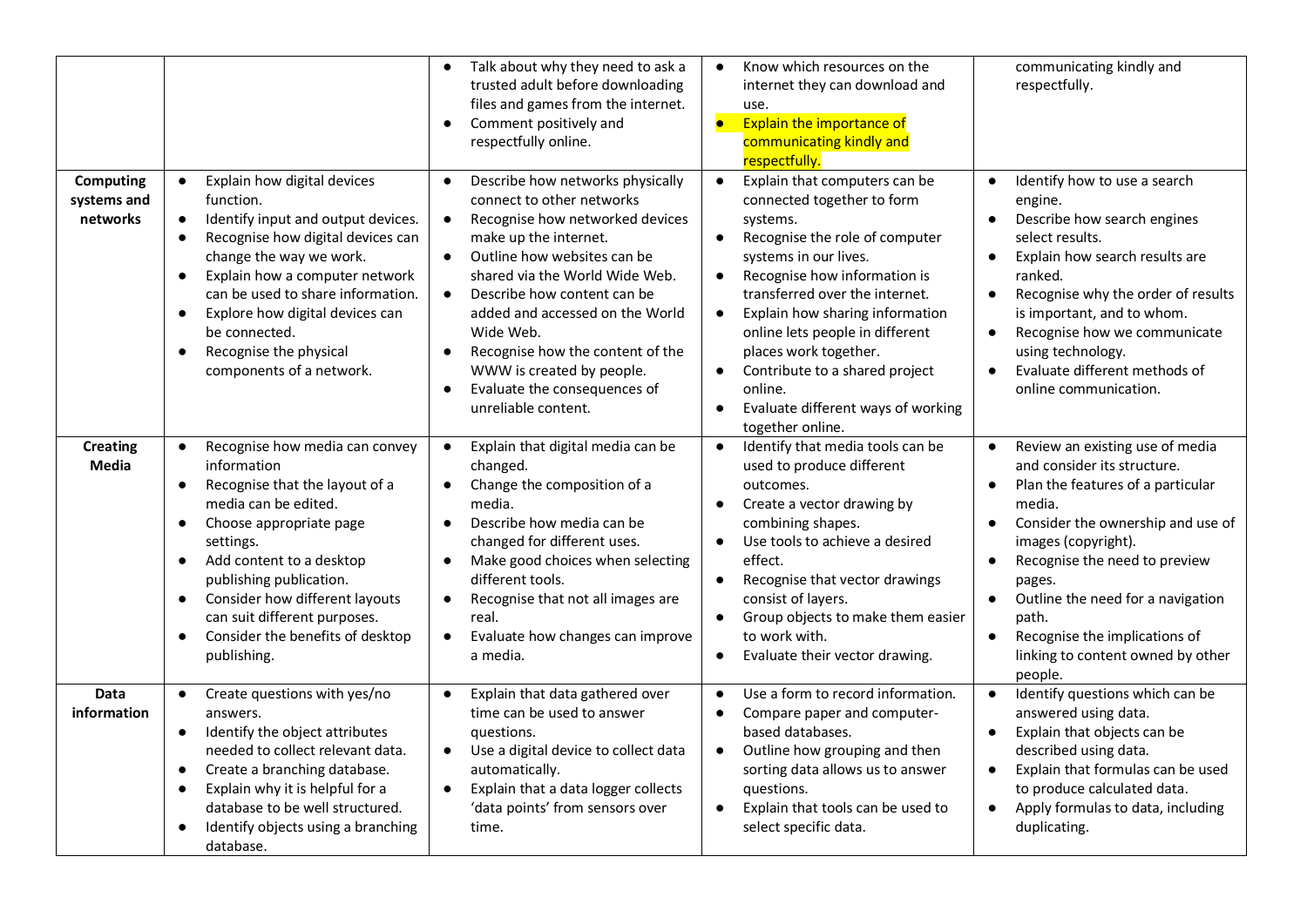| Compare the information shown<br>in a pictogram with a branching<br>database.                                                                                                                                                                                                                                                                                                                                                                                                                                                                                                                                                                                                                                                                                                                                                                                                                                                       | Use data collected over a long<br>$\bullet$<br>duration to find information.<br>Identify the data needed to answer<br>$\bullet$<br>questions.<br>Use collected data to answer<br>$\bullet$<br>questions.                                                                                                                                                                                                                                                                                                                                                                                                                                                                                                                                                                                                                                                                                                                                                                                                                                                                                                                                                        | Explain that computer programs<br>can be used to compare data<br>visually.<br>Apply their knowledge of a<br>database to ask and answer real-<br>world questions.                                                                                                                                                                                                                                                                                                                                                                                                                                                                                                                                                                                                                                                                                                                                                                                                                                                                                                                                                      | Create a spreadsheet to plan an<br>event.<br>Choose suitable ways to present<br>data.                                                                                                                                                                                                                                                                                                                                                                                                                                                                                                                                                                                                                                                                                                                                                                                                                                                                                                                                                                                                                                                                                                                                                                                |
|-------------------------------------------------------------------------------------------------------------------------------------------------------------------------------------------------------------------------------------------------------------------------------------------------------------------------------------------------------------------------------------------------------------------------------------------------------------------------------------------------------------------------------------------------------------------------------------------------------------------------------------------------------------------------------------------------------------------------------------------------------------------------------------------------------------------------------------------------------------------------------------------------------------------------------------|-----------------------------------------------------------------------------------------------------------------------------------------------------------------------------------------------------------------------------------------------------------------------------------------------------------------------------------------------------------------------------------------------------------------------------------------------------------------------------------------------------------------------------------------------------------------------------------------------------------------------------------------------------------------------------------------------------------------------------------------------------------------------------------------------------------------------------------------------------------------------------------------------------------------------------------------------------------------------------------------------------------------------------------------------------------------------------------------------------------------------------------------------------------------|-----------------------------------------------------------------------------------------------------------------------------------------------------------------------------------------------------------------------------------------------------------------------------------------------------------------------------------------------------------------------------------------------------------------------------------------------------------------------------------------------------------------------------------------------------------------------------------------------------------------------------------------------------------------------------------------------------------------------------------------------------------------------------------------------------------------------------------------------------------------------------------------------------------------------------------------------------------------------------------------------------------------------------------------------------------------------------------------------------------------------|----------------------------------------------------------------------------------------------------------------------------------------------------------------------------------------------------------------------------------------------------------------------------------------------------------------------------------------------------------------------------------------------------------------------------------------------------------------------------------------------------------------------------------------------------------------------------------------------------------------------------------------------------------------------------------------------------------------------------------------------------------------------------------------------------------------------------------------------------------------------------------------------------------------------------------------------------------------------------------------------------------------------------------------------------------------------------------------------------------------------------------------------------------------------------------------------------------------------------------------------------------------------|
| Write a computer program where<br>Programming<br>$\bullet$<br>different pieces of code execute<br>in a particular sequence.<br>Create a program that uses<br>$\bullet$<br>sequences for two different<br>objects moving on the screen.<br>Write code that uses a timer to<br>$\bullet$<br>create a sequence of events.<br>Write code that uses a timer to<br>$\bullet$<br>create a sequence<br>Use 'hit events' to program a<br>$\bullet$<br>maze game in which an object<br>reacts to particular conditions.<br>Use conditional hit events to<br>$\bullet$<br>control the movement of a car on<br>the screen<br>Make a simple game that uses<br>$\bullet$<br>conditional hit events to check if<br>one object has hit another.<br>Program a simple game where<br>$\bullet$<br>conditional events are used to<br>check whether objects have<br>collided.<br>Use coding knowledge to fix some<br>$\bullet$<br>mistakes in a program. | Understand how a variable can be<br>$\bullet$<br>used to keep track of the score in a<br>game.<br>Use variables to keep track of the<br>$\bullet$<br>score in a game that uses<br>conditional events<br>Use a variable to keep track of the<br>$\bullet$<br>score in a game that uses<br>conditional events.<br>$\bullet$<br>Learn how to use multiple<br>different variables and to set the<br>value of a variable<br>Use a variable to keep track of the<br>$\bullet$<br>score in a game where the score<br>increases, decreases or resets<br>when different conditions are met.<br>Use a loop to do something<br>$\bullet$<br>repeatedly in a program.<br>Write code that uses nested loops<br>$\bullet$<br>to create a program and design<br>simple algorithms using loops and<br>selection, i.e. if statements.<br>Write a code using the concepts of<br>$\bullet$<br>loops, regular or infinite repetition,<br>and 'if statement' blocks.<br>Use loops, a variable and if<br>$\bullet$<br>statements to create an animated<br>scene of objects performing a<br>repeating pattern in the sky.<br>Use coding knowledge to fix the<br>mistakes in a program. | Set values in code to control the<br>$\bullet$<br>speed of an object.<br>Use object properties (speed,<br>heading and angle) to create a<br>driving simulation.<br>Create a game where an object's<br>position on the screen is controlled<br>by making changes to its co-<br>ordinates<br>Write code including if statements<br>to make an object rotate, and<br>combine this with conditional<br>events to make a game.<br>Set friction to affect the speed and<br>movement of a car in a driving<br>simulation.<br>Generate and display random<br>numbers, and use these within the<br>program for a game.<br>Write code for a game that uses<br>random numbers to move objects<br>in different directions.<br>Write code that uses random<br>$\bullet$<br>numbers to move objects at<br>random speeds and headings, and<br>use this to create a game.<br>Create a game, using random<br>headings in specific ranges.<br>Use random numbers in<br>combination with variables and<br>conditional hit events to create a<br>realistic game.<br>Use coding knowledge to fix the<br>mistakes in a variety of programs. | Write code that prompts the user<br>$\bullet$<br>to input the value of a variable,<br>and use this to create an<br>interactive block chart.<br>Use knowledge of variables to<br>$\bullet$<br>make a game that gets harder as<br>users score more points.<br>Write the code for a shopping till<br>$\bullet$<br>using variables to store and<br>calculate values.<br>Create a stopwatch with stop,<br>$\bullet$<br>start, and reset buttons, and both<br>digital and analogue displays.<br>Create a game where players stop<br>$\bullet$<br>objects moving by changing their<br>properties.<br>Write code that detects the<br>properties of an object and passes<br>the value of these properties (or a<br>set of parameters) to other<br>objects, and to use this to create a<br>game.<br>Make a game that passes the<br>$\bullet$<br>speed and heading of the pointer's<br>movement to an object on the<br>screen<br>Make a game that moves objects<br>around by getting information<br>from events and passing object<br>properties and pass properties<br>from one object to a second in<br>order to make the second object<br>move relative to the first.<br>Create a game by writing code that<br>accesses and uses object<br>properties, including passing the |